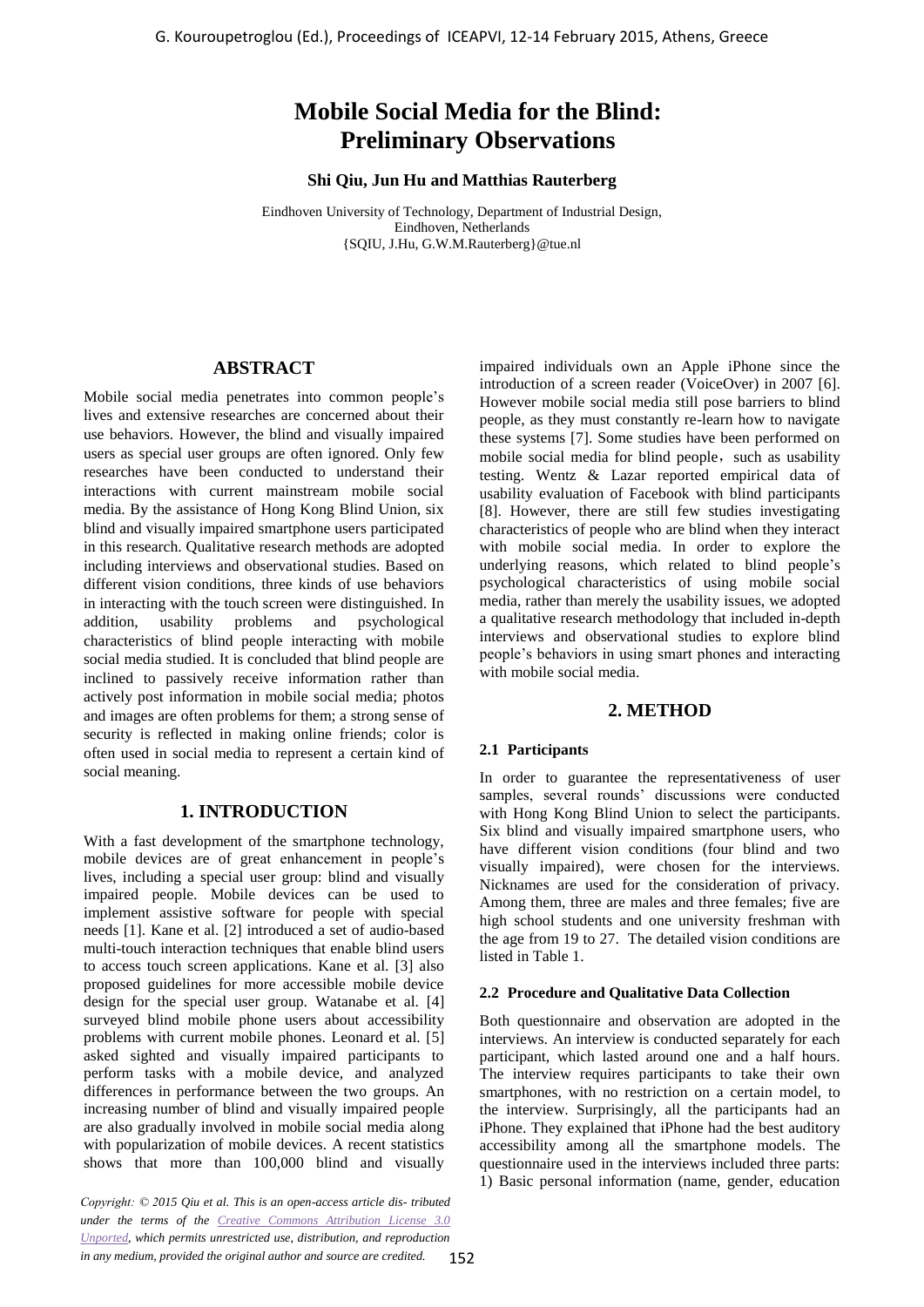|                                                                                                                                                                                                                                                                                           |                                                                                                                                                                                                                                                                                                                                     | G. Kouroupetroglou (Ed.), Proceedings of ICEAPVI, 12-14 February 2015, Athens, Greece                                                            |  |  |  |
|-------------------------------------------------------------------------------------------------------------------------------------------------------------------------------------------------------------------------------------------------------------------------------------------|-------------------------------------------------------------------------------------------------------------------------------------------------------------------------------------------------------------------------------------------------------------------------------------------------------------------------------------|--------------------------------------------------------------------------------------------------------------------------------------------------|--|--|--|
| and detailed vision condition); 2) Questions about their<br>use of current mainstream social media, including<br>usability issues and their attitudes towards making online<br>friends; 3) Wish lists and prospects of the dreaming<br>mobile social media. The interviewer spoke out the |                                                                                                                                                                                                                                                                                                                                     | their familiar mobile social media such as<br>MSN and Skype to show the use and interac<br>actions were recorded by a video camera.              |  |  |  |
|                                                                                                                                                                                                                                                                                           | questions and explained them to the participants, at the                                                                                                                                                                                                                                                                            | 3. FINDINGS                                                                                                                                      |  |  |  |
|                                                                                                                                                                                                                                                                                           | same time recorded their answers by a tape recorder. The<br>sample questions are listed in Table 2.                                                                                                                                                                                                                                 | Based on the interviews and observation<br>mentioned above, the main focuses of findin                                                           |  |  |  |
| <b>Name</b>                                                                                                                                                                                                                                                                               | <b>Vision condition</b>                                                                                                                                                                                                                                                                                                             | interactions with touch screen and interac<br>mobile social media.                                                                               |  |  |  |
| <b>HONG</b>                                                                                                                                                                                                                                                                               | Become blind at age of nine and still<br>have color impression                                                                                                                                                                                                                                                                      | 3.1 Interactions with Touch Screen                                                                                                               |  |  |  |
| <b>MENG</b>                                                                                                                                                                                                                                                                               | Total vision loss and no color sense                                                                                                                                                                                                                                                                                                | Based on the different vision conditions, the p                                                                                                  |  |  |  |
| WEN                                                                                                                                                                                                                                                                                       | from birth<br>Vision loss from birth and have weak<br>light sense after a surgery                                                                                                                                                                                                                                                   | were divided into three groups: blindness, se<br>impairment and moderate visual impairmer<br>MENG, WEN and ZHONG belongs to the b                |  |  |  |
| <b>ZHONG</b>                                                                                                                                                                                                                                                                              | Total vision loss and no color sense<br>from birth                                                                                                                                                                                                                                                                                  | their interaction with iPhone must rely on Vo<br>screen reader). LIN belongs to the sev                                                          |  |  |  |
| <b>LIN</b>                                                                                                                                                                                                                                                                                | Serious visually impaired from birth<br>and have color sense                                                                                                                                                                                                                                                                        | impairment group and she needs partial as<br>VoiceOver. MA belongs to the moder<br>impairment group and she can distinguish the                  |  |  |  |
| MA                                                                                                                                                                                                                                                                                        | Visually impaired and color blind<br>from birth                                                                                                                                                                                                                                                                                     | objects. She can also use a physical mag<br>features of their use behaviors are categorized<br>following.                                        |  |  |  |
|                                                                                                                                                                                                                                                                                           | Table 1. Vision conditions of six blind participants                                                                                                                                                                                                                                                                                |                                                                                                                                                  |  |  |  |
|                                                                                                                                                                                                                                                                                           | Part 1: Basic personal information                                                                                                                                                                                                                                                                                                  |                                                                                                                                                  |  |  |  |
| -Describe your vision condition<br>as much as possible.)<br>causes.)                                                                                                                                                                                                                      | Name__ Age__ Gender __Education _____<br>(For instance: blindness or visually impaired. Please<br>provide the medical diagnosis description from the doctor<br>-Which reason caused your blindness?<br>(For instance: vision loss from birth, vision loss after birth.<br>If vision loss after birth, provide information about the | (b)<br>(c)<br>(a)                                                                                                                                |  |  |  |
| Part 2: Questions of mobile social media                                                                                                                                                                                                                                                  |                                                                                                                                                                                                                                                                                                                                     | <b>Figure 1.</b> Interaction with the touch screen: (                                                                                            |  |  |  |
| media?                                                                                                                                                                                                                                                                                    | -What do you think of making online friends in social                                                                                                                                                                                                                                                                               | group; (b) Severe visual impairment gro<br>Moderate visual impairment group.                                                                     |  |  |  |
| -Which topic do you prefer to chat online?<br>-Which mobile social media do you have your own<br>account for?                                                                                                                                                                             |                                                                                                                                                                                                                                                                                                                                     | 3.1.1 Category 1: Blind group<br>They used their index fingers to swipe from 1<br>quickly in a horizontal line at the center of                  |  |  |  |
| -If you want to share a photo with your friends, what will<br>you do? Do you choose to share from social networking<br>sites?                                                                                                                                                             |                                                                                                                                                                                                                                                                                                                                     | screen (Figure $1(a)$ ) for going through the c<br>then double-tapped to confirm the selection ba<br>auditory feedback of VoiceOver. The auditor |  |  |  |
| online?                                                                                                                                                                                                                                                                                   | -Which problems do you have when you share photos                                                                                                                                                                                                                                                                                   | was usually too fast and too weak for the inte<br>catch, but could be discerned by all the particip                                              |  |  |  |
|                                                                                                                                                                                                                                                                                           | Part 3: Usability issues and Wish Lists                                                                                                                                                                                                                                                                                             |                                                                                                                                                  |  |  |  |
| -Primary usability issues in current mobile social media;<br>-Expectations of possible improvements.                                                                                                                                                                                      |                                                                                                                                                                                                                                                                                                                                     | 3.1.2 Category 2: Severe Visual impairment gr<br>LIN could recognize the general location of m<br>items. For instance, she tapped one certain    |  |  |  |
|                                                                                                                                                                                                                                                                                           | <b>Table 2.</b> Sample questions in questionnaire                                                                                                                                                                                                                                                                                   | interface consciously (Figure 1(b)). However,<br>not tap each tab accurately, so VoiceOver                                                       |  |  |  |
|                                                                                                                                                                                                                                                                                           | In observational study, based on the answer to the<br>question "Which social media do you have your own<br>account for", six participants were encouraged to free use                                                                                                                                                               | required for her assistance.                                                                                                                     |  |  |  |
|                                                                                                                                                                                                                                                                                           |                                                                                                                                                                                                                                                                                                                                     | 153                                                                                                                                              |  |  |  |

## <span id="page-1-0"></span>**Part 1: Basic personal information**

#### **Part 2: Questions of mobile social media**

#### **Part 3: Usability issues and Wish Lists**

#### <span id="page-1-1"></span>**Table 2.**Sample questions in questionnaire

their familiar mobile social media such as Facebook, MSN and Skype to show the use and interaction. These actions were recorded by a video camera.

#### **3. FINDINGS**

Based on the interviews and observational studies mentioned above, the main focuses of findings are the interactions with touch screen and interactions with mobile social media.

## **3.1 Interactions with Touch Screen**

Based on the different vision conditions, the participants were divided into three groups: blindness, severe visual impairment and moderate visual impairment. HONG, MENG, WEN and ZHONG belongs to the blind group, their interaction with iPhone must rely on VoiceOver (a screen reader). LIN belongs to the severe visual impairment group and she needs partial assistance of VoiceOver. MA belongs to the moderate visual impairment group and she can distinguish the outline of objects. She can also use a physical magnifier. The features of their use behaviors are categorized in detail as following.



<span id="page-1-2"></span>**Figure 1.**Interaction with the touch screen: (a) Blind group; (b) Severe visual impairment group; (c) Moderate visual impairment group.

#### *3.1.1 Category 1: Blind group*

They used their index fingers to swipe from left to right quickly in a horizontal line at the center of the touch screen (Figure  $1(a)$ ) for going through the choices and then double-tapped to confirm the selection based on the auditory feedback of VoiceOver. The auditory feedback was usually too fast and too weak for the interviewer to catch, but could be discerned by all the participants.

#### *3.1.2 Category 2: Severe Visual impairment group*

LIN could recognize the general location of manipulative items. For instance, she tapped one certain tab of the interface consciously (Figure 1(b)). However, she could not tap each tab accurately, so VoiceOver was still required for her assistance.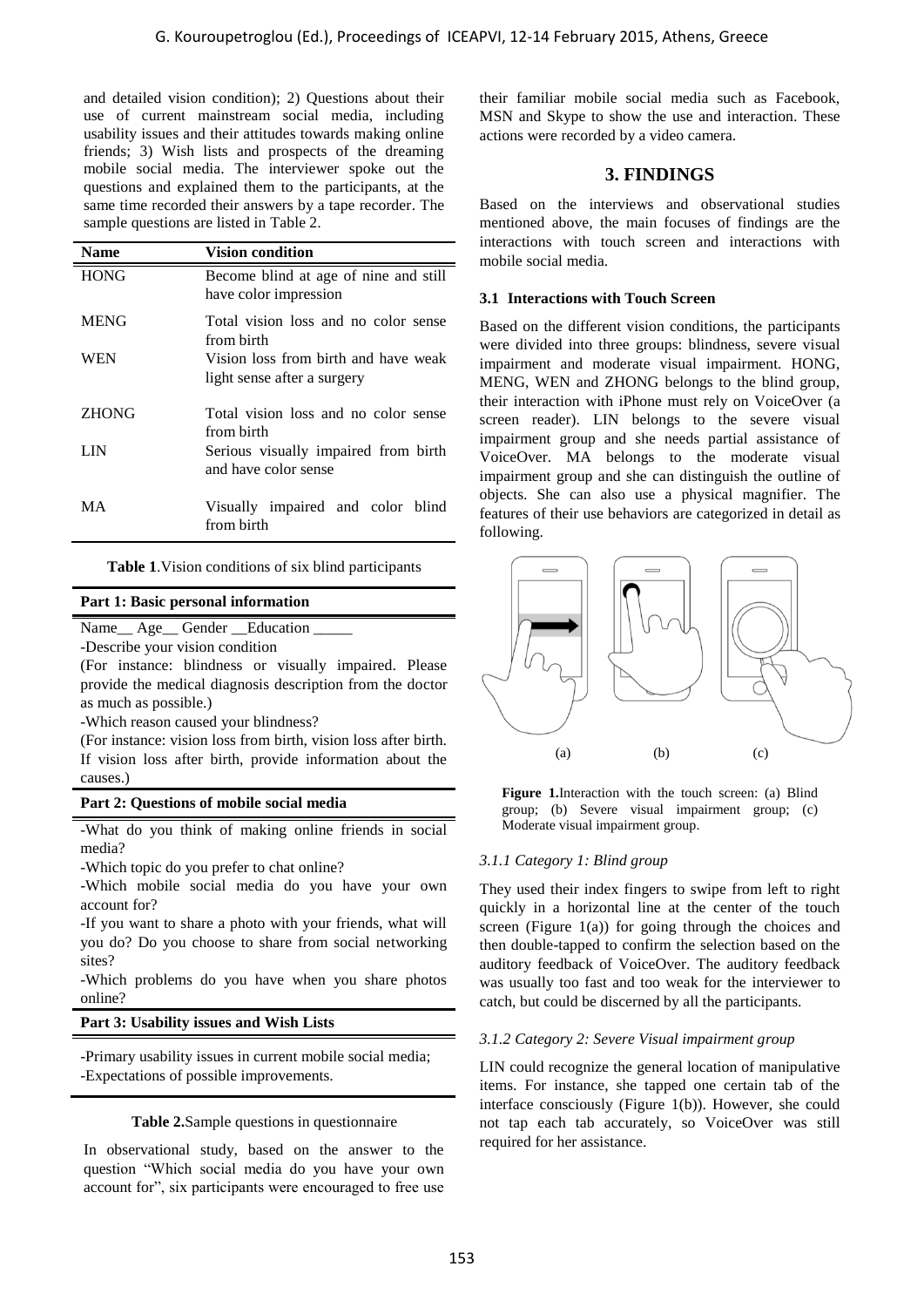#### *3.1.3 Category 3: Moderate Visual Impairment group*

MA did not need VoiceOver. She knew iPhone had a function of scaling size of the entire touch screen, but she preferred to use a physical magnifier to zoom elements on the touch screen (Figure 1 (c)).

#### **3.2 Interaction with Social Media**

#### *3.2.1 Inclined to be a Passive Information Receiver*

The social services that blind participants had their own accounts are listed in Figure 2. One of them had six accounts (Facebook, MSN, Skype, WhatsApp, TalkBox, Yahoo! Messenger and Tango) and all participants had Facebook and MSN accounts.





<span id="page-2-0"></span>During the interview, they demonstrated some actions on Facebook (Table 3) to the interviewer: 1) "Check in" and "Status", 2) Read posts from others and post by themselves. Rather than actively posting on Facebook, they all read posts from others and received useful information passively. Besides, they also replied to posts from others inactively. HONG said he merely used "Like" to briefly response to posts sometimes. WEN emphasized that she seldom replied posts from others, because she thought she had many friends if she just replied one friend's post, it seemed to be unequal to other friends' posts. LIN checked "Messages" of Facebook regularly and wanted to know how many friends were online, but she never sent a massage.

#### *3.2.2 Expectations of Acoustic Photo ( Table 4)*

MENG complained that Facebook was not suitable for blind people because the screen reader could only feedback the meaningless symbols such as 'blank, blank, blank' when browsing photos. He expected technology could realize both real-time acoustic information of scenarios (record the synchronous sound when taking a photo) and acoustic description of photo contents (such as information of object, location and color). WEN also said: in acoustic description, the key principle was to keep description objective as much as possible rather than to use too many subjective adjectives, with which the core message might be distorted by personal emotions to some degree. HONG uploaded a photo to Facebook very quickly, but he did not know the photo content. He said

| ory 3: Moderate Visual Impairment group<br>ot need VoiceOver. She knew iPhone had a<br>scaling size of the entire touch screen, but she<br>o use a physical magnifier to zoom elements                                                                                                                                                                                                                                                                                                                                                                                                                                                                                       | VoiceOver just spoke out the sequence number of the<br>photo, and he was not able to understand its content. If<br>the interview, he was afraid of making a mistake and<br>cancelled photo upload at the end.                                                                                                                                                                                                                                                                                                                                                                                                                                                                                                                                                                      |                                  |                                                                                                                                                                                                                                                               |  |
|------------------------------------------------------------------------------------------------------------------------------------------------------------------------------------------------------------------------------------------------------------------------------------------------------------------------------------------------------------------------------------------------------------------------------------------------------------------------------------------------------------------------------------------------------------------------------------------------------------------------------------------------------------------------------|------------------------------------------------------------------------------------------------------------------------------------------------------------------------------------------------------------------------------------------------------------------------------------------------------------------------------------------------------------------------------------------------------------------------------------------------------------------------------------------------------------------------------------------------------------------------------------------------------------------------------------------------------------------------------------------------------------------------------------------------------------------------------------|----------------------------------|---------------------------------------------------------------------------------------------------------------------------------------------------------------------------------------------------------------------------------------------------------------|--|
| n screen (Figure 1 $(c)$ ).                                                                                                                                                                                                                                                                                                                                                                                                                                                                                                                                                                                                                                                  | <b>Name</b>                                                                                                                                                                                                                                                                                                                                                                                                                                                                                                                                                                                                                                                                                                                                                                        | <b>Actions</b>                   | <b>Summary</b>                                                                                                                                                                                                                                                |  |
| ction with Social Media<br>ed to be a Passive Information Receiver<br>services that blind participants had their own<br>re listed in Figure 2. One of them had six<br>acebook, MSN, Skype, WhatsApp, TalkBox,<br>essenger and Tango) and all participants had<br>nd MSN accounts.                                                                                                                                                                                                                                                                                                                                                                                            | <b>HONG</b>                                                                                                                                                                                                                                                                                                                                                                                                                                                                                                                                                                                                                                                                                                                                                                        | Upload a<br>photo to<br>Facebook | HONG could upload a photo<br>to Facebook smoothly, but<br>he did not know the photo<br>content. He said VoiceOver<br>merely<br>spoke<br>the<br>out<br>sequence number<br>of<br>the<br>without<br>photo<br>any<br>description<br>of<br>its<br>real<br>content. |  |
| book<br><b>MSN</b><br>kype<br>App                                                                                                                                                                                                                                                                                                                                                                                                                                                                                                                                                                                                                                            | <b>WEN</b>                                                                                                                                                                                                                                                                                                                                                                                                                                                                                                                                                                                                                                                                                                                                                                         | Check in<br>and post             | WEN used "Check in". She<br>liked it without any special<br>reasons maybe partially for<br>killing time. She posted to<br>Facebook occasionally.                                                                                                              |  |
| Box<br>nger<br>ango<br>5<br>$\overline{c}$<br>3<br>$\overline{4}$<br>$\mathbf{1}$<br>0<br>6<br><b>gure 2.</b> Participants' social media accounts<br>interview, they demonstrated some actions on                                                                                                                                                                                                                                                                                                                                                                                                                                                                            | <b>MING</b>                                                                                                                                                                                                                                                                                                                                                                                                                                                                                                                                                                                                                                                                                                                                                                        | Status and<br>check in           | MING usually used "Status"<br>and "Check in" in Facebook.<br>He aimed to inform his<br>friends his location. He also<br>wanted his friend to know<br>special places where he had<br>been to.                                                                  |  |
| Table 3) to the interviewer: 1) "Check in" and<br>2) Read posts from others and post by<br>Rather than actively posting on Facebook,<br>ad posts from others and received useful<br>passively. Besides, they also replied to posts<br>s inactively. HONG said he merely used<br>briefly response to posts sometimes. WEN                                                                                                                                                                                                                                                                                                                                                     | <b>LIN</b>                                                                                                                                                                                                                                                                                                                                                                                                                                                                                                                                                                                                                                                                                                                                                                         | Check in,<br>read posts          | Read posts from familiar<br>used<br>"Friends"<br>groups;<br>Nearby". She only concerned<br>locations<br>of<br>about<br>her<br>intimate friends.                                                                                                               |  |
| that she seldom replied posts from others,<br>e thought she had many friends if she just<br>friend's post, it seemed to be unequal to other<br>sts. LIN checked "Messages" of Facebook                                                                                                                                                                                                                                                                                                                                                                                                                                                                                       | MA                                                                                                                                                                                                                                                                                                                                                                                                                                                                                                                                                                                                                                                                                                                                                                                 | Read and<br>post                 | MA usually used Facebook<br>to read others' posts and<br>sometimes she also posted<br>something.                                                                                                                                                              |  |
| nd wanted to know how many friends were<br>she never sent a massage.                                                                                                                                                                                                                                                                                                                                                                                                                                                                                                                                                                                                         | Table 3. Actions by blind participants in Facebook                                                                                                                                                                                                                                                                                                                                                                                                                                                                                                                                                                                                                                                                                                                                 |                                  |                                                                                                                                                                                                                                                               |  |
| <i>tations of Acoustic Photo (Table 4)</i>                                                                                                                                                                                                                                                                                                                                                                                                                                                                                                                                                                                                                                   |                                                                                                                                                                                                                                                                                                                                                                                                                                                                                                                                                                                                                                                                                                                                                                                    | 3.2.3 Concentration on Security  |                                                                                                                                                                                                                                                               |  |
| mplained that Facebook was not suitable for<br>le because the screen reader could only<br>e meaningless symbols such as 'blank, blank,<br>n browsing photos. He expected technology<br>ze both real-time acoustic information of<br>record the synchronous sound when taking a<br>acoustic description of photo contents (such as<br>of object, location and color). WEN also<br>oustic description, the key principle was to<br>ption objective as much as possible rather than<br>many subjective adjectives, with which the<br>ge might be distorted by personal emotions to<br>e. HONG uploaded a photo to Facebook very<br>t he did not know the photo content. He said | In the interview, the interviewer asked the participar<br>about their attitudes of making online friends in socia<br>media. Four of them (blind) admitted they never adde<br>strangers as their online friends; they could only accep<br>those who they knew in real life as their online friends<br>For instance: MENG stressed that, as a blind person, h<br>was easier to be cheated or involved in a dangerou<br>situation than a non-bind person, so he had to be mor<br>careful in making new friends. The interviewer furthe<br>asked where his worries of security came from (i.e.<br>parents, teachers' education or himself), his answer was<br>it came from himself and it might be a kind of instinct of<br>the blind only. The other three blind had also the similar |                                  |                                                                                                                                                                                                                                                               |  |
| 154                                                                                                                                                                                                                                                                                                                                                                                                                                                                                                                                                                                                                                                                          |                                                                                                                                                                                                                                                                                                                                                                                                                                                                                                                                                                                                                                                                                                                                                                                    |                                  |                                                                                                                                                                                                                                                               |  |

#### <span id="page-2-1"></span>*3.2.3 Concentration on Security*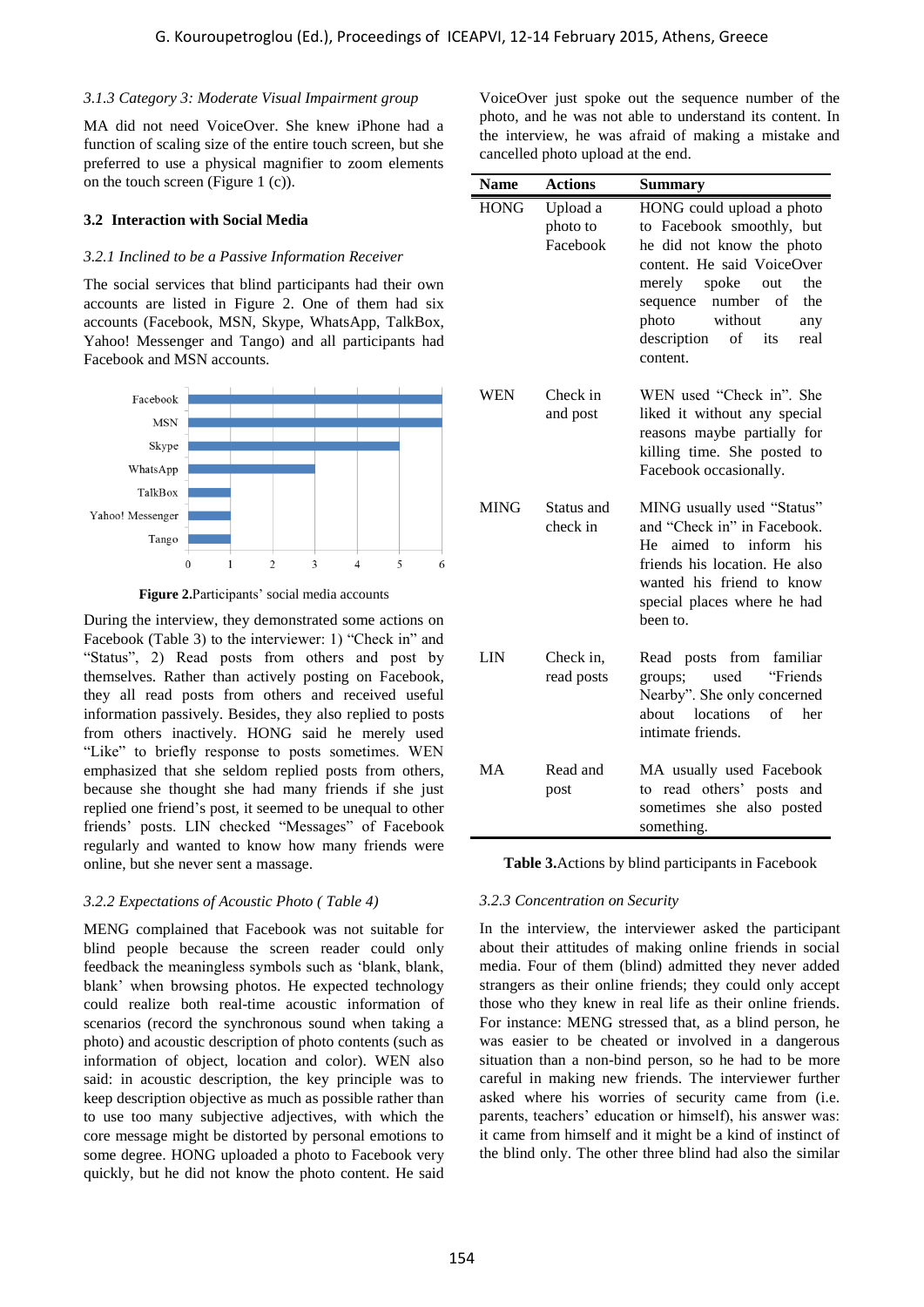concerns. The typical responses of making online friends are listed as following:

"I choose to chat with the friend I have already known in real life. I do not have any absolute online friends. I have no emotion with them. Occasionally some strangers initiatively added me in MSN but I never talked to them and deleted them later." [HONG]

"All the online friends are from my real life. I want to protect myself. I have already lost my eyesight and it is very dangerous for me to make unknown online friends. I like to make friends when I join some social activities such as being in a church. I think friends meet in the church are safe." [MENG]

"I like face-to-face talk, because I think it is more real. Type in computer makes me feel the distance with friends." [WEN]

"I like to chat online and almost all my online friends are familiar to me in my real life. I feel free to talk about anything, sometimes just say "hi" and "how are you doing." [MING]

#### *3.2.4 Recognition of Color*

When the interviewer talked about photo sharing in social media, MING emphasized particularly the importance of color information. He said: "I need color information in the photo. For example: I use iPhone to take a photo of a T-shirt and I want to know its color. Although I cannot see, I still need to know the color of T-shirt. I don't want to wear pink, because it is too feminine." MING suffered vision loss from birth and he had also no color sense, but he still stressed in the importance of color, which had a significant meaning in distinguishing the gender.







(b)

<span id="page-3-1"></span>**Figure 3.**iPhone shells of participants: (a) From females; (b) From males.

The other interesting phenomenon also proved color had an important social meaning for blind people. The iPhone shells of the female participants were made of high-gloss material with the color of bright yellow, pink and red,

| he typical responses of making online friends<br>following:<br>ose to chat with the friend I have already<br>in real life. I do not have any absolute<br>friends. I have no emotion with them.<br>onally some strangers initiatively added        | showing a strong femininity, while the iPhone shells of<br>the male participants were made of matte material with<br>the color of black, blue and orange, which seems<br>masculine and neutral (Figure 3). In fact, they were blind<br>people and most of them had no sense of color, but their<br>choices of shell color were still influenced by the social<br>implications.                                                                                                                                                                                                                               |                                                                                                                                                                                                                                                                 |  |  |
|---------------------------------------------------------------------------------------------------------------------------------------------------------------------------------------------------------------------------------------------------|--------------------------------------------------------------------------------------------------------------------------------------------------------------------------------------------------------------------------------------------------------------------------------------------------------------------------------------------------------------------------------------------------------------------------------------------------------------------------------------------------------------------------------------------------------------------------------------------------------------|-----------------------------------------------------------------------------------------------------------------------------------------------------------------------------------------------------------------------------------------------------------------|--|--|
| MSN but I never talked to them and                                                                                                                                                                                                                | <b>Name</b><br><b>Expectations</b>                                                                                                                                                                                                                                                                                                                                                                                                                                                                                                                                                                           |                                                                                                                                                                                                                                                                 |  |  |
| d them later." [HONG]                                                                                                                                                                                                                             | <b>HONG</b>                                                                                                                                                                                                                                                                                                                                                                                                                                                                                                                                                                                                  | - Location information of the photo;                                                                                                                                                                                                                            |  |  |
| ne online friends are from my real life. I<br>o protect myself. I have already lost my<br>ht and it is very dangerous for me to<br>unknown online friends. I like to make                                                                         |                                                                                                                                                                                                                                                                                                                                                                                                                                                                                                                                                                                                              | - The number of people in the photo, their<br>positions, surrounding buildings and related<br>color information                                                                                                                                                 |  |  |
| when I join some social activities such<br>ng in a church. I think friends meet in the<br>are safe." [MENG]                                                                                                                                       | <b>MENG</b>                                                                                                                                                                                                                                                                                                                                                                                                                                                                                                                                                                                                  | Spatial context of the photo such as a room<br>or a public hall                                                                                                                                                                                                 |  |  |
| face-to-face talk, because I think it is<br>eal. Type in computer makes me feel the<br>e with friends." [WEN]                                                                                                                                     | <b>WEN</b>                                                                                                                                                                                                                                                                                                                                                                                                                                                                                                                                                                                                   | The description of the photo needs to be<br>objective rather than subjective. People may<br>have different emotional reflections towards<br>the same object, which may affect the<br>accuracy of description. Do not use too<br>many adjectives in description. |  |  |
| to chat online and almost all my online<br>are familiar to me in my real life. I feel<br>talk about anything, sometimes just say<br>nd "how are you doing." [MING]                                                                                | <b>MING</b>                                                                                                                                                                                                                                                                                                                                                                                                                                                                                                                                                                                                  | -Include color information in the description<br>of objects in the photo;                                                                                                                                                                                       |  |  |
| nition of Color!                                                                                                                                                                                                                                  |                                                                                                                                                                                                                                                                                                                                                                                                                                                                                                                                                                                                              | - Speak out the text information embedded<br>in the photo such as the text part of an<br>advertisement;                                                                                                                                                         |  |  |
| nterviewer talked about photo sharing in social<br>NG emphasized particularly the importance of                                                                                                                                                   |                                                                                                                                                                                                                                                                                                                                                                                                                                                                                                                                                                                                              | - Location of the photo taken                                                                                                                                                                                                                                   |  |  |
| nation. He said: "I need color information in<br>For example: I use iPhone to take a photo of a<br>I want to know its color. Although I cannot<br>eed to know the color of T-shirt. I don't want<br>k, because it is too feminine." MING suffered | <b>LIN</b>                                                                                                                                                                                                                                                                                                                                                                                                                                                                                                                                                                                                   | Listening to the photo is useful. The blind<br>cannot see but they can still listen.<br>Comparing to the non-blind people, the<br>blind may have better aural ability.                                                                                          |  |  |
| from birth and he had also no color sense, but<br>ssed in the importance of color, which had a<br>meaning in distinguishing the gender.                                                                                                           | <b>MA</b>                                                                                                                                                                                                                                                                                                                                                                                                                                                                                                                                                                                                    | Information in the photo should be spoken<br>out as much as possible, for example: how<br>many people in a photo; color of their<br>clothing; the background of the photo (a hill                                                                               |  |  |
|                                                                                                                                                                                                                                                   |                                                                                                                                                                                                                                                                                                                                                                                                                                                                                                                                                                                                              | or a lake); contexts of the photo (restaurant<br>or other places). If it was a restaurant, she<br>also wanted to know the information about<br>the food in the photo.                                                                                           |  |  |
| (a)                                                                                                                                                                                                                                               | Table 4. Expectations of digital image contents                                                                                                                                                                                                                                                                                                                                                                                                                                                                                                                                                              |                                                                                                                                                                                                                                                                 |  |  |
|                                                                                                                                                                                                                                                   | <b>4. CONCLUSION AND FUTURE WORK</b>                                                                                                                                                                                                                                                                                                                                                                                                                                                                                                                                                                         |                                                                                                                                                                                                                                                                 |  |  |
| (b)                                                                                                                                                                                                                                               | This paper conducted interviews and observations with<br>the blind smartphone users. Three kinds of use behaviors<br>of the blind or visually impaired people interacting with<br>the touch screens are investigated in depth based on<br>different vision conditions: blindness, severe visual<br>impairment and moderate visual impairment, which can<br>be helpful for improving the existing touch screen based<br>design to better fit for blind people. In addition, it is also<br>concluded that blind people tend to passively receive<br>information; they have strong sense of security; they also |                                                                                                                                                                                                                                                                 |  |  |
| are 3.iPhone shells of participants: (a) From<br>females; (b) From males.                                                                                                                                                                         |                                                                                                                                                                                                                                                                                                                                                                                                                                                                                                                                                                                                              |                                                                                                                                                                                                                                                                 |  |  |
| nteresting phenomenon also proved color had<br>at social meaning for blind people. The iPhone<br>e female participants were made of high-gloss<br>th the color of bright yellow, pink and red,                                                    |                                                                                                                                                                                                                                                                                                                                                                                                                                                                                                                                                                                                              |                                                                                                                                                                                                                                                                 |  |  |

# <span id="page-3-0"></span>**4. CONCLUSION AND FUTURE WORK**